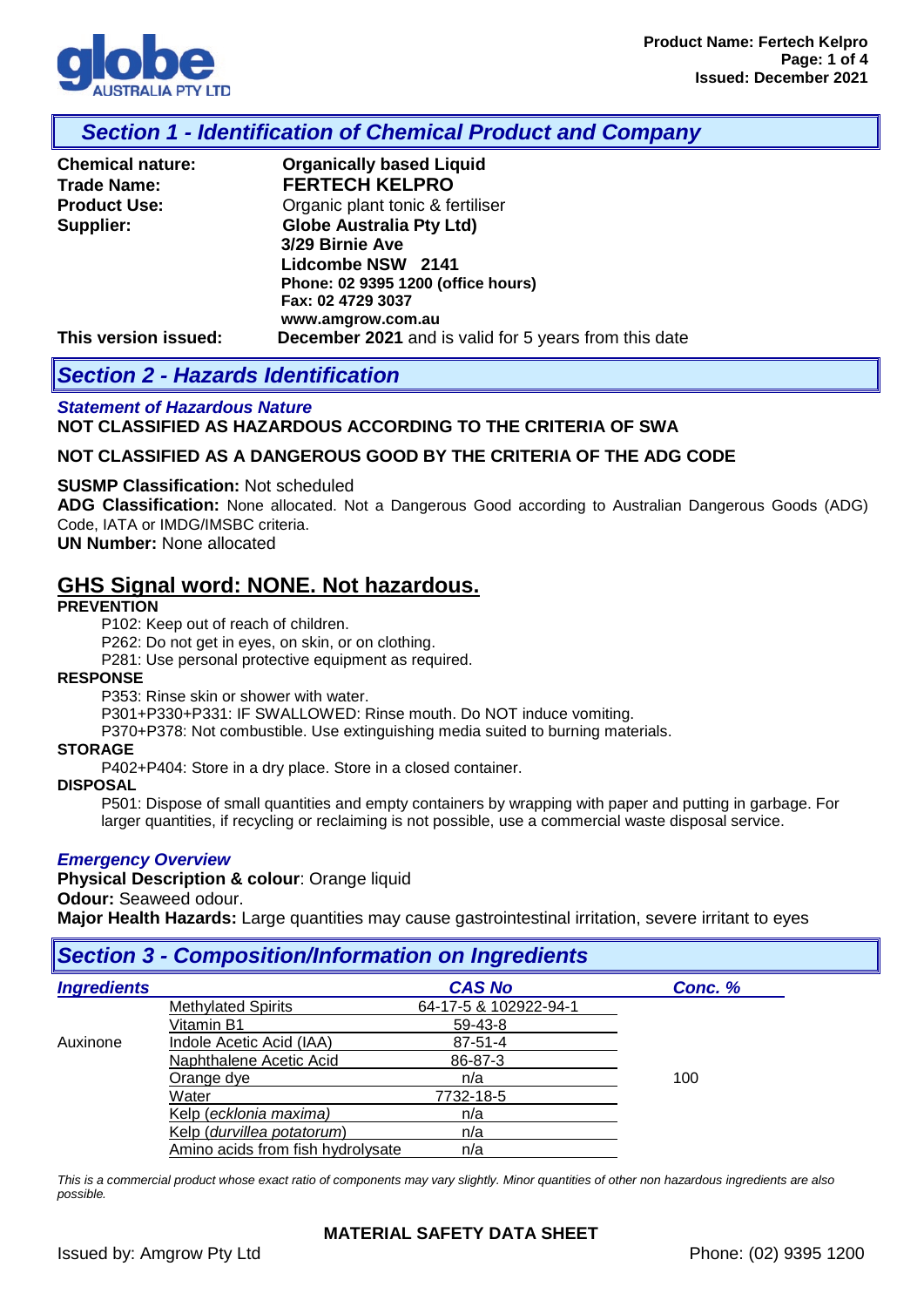

# *Section 4 - First Aid Measures*

**General Information:** You should call The Poisons Information Centre if you feel that you may have been poisoned, burned or irritated by this product. The number is 13 1126 from anywhere in Australia (0800 764 766 in New Zealand) and is available at all times. Have this MSDS with you when you call.

**Inhalation:** No first aid measures normally required. However, if inhaled, and irritation has developed, remove to fresh air and observe until recovered

**Skin Contact:** If product gets on skin, wash contacted areas. No further measures should normally be required.

**Eye Contact:** Irrigate with copious amounts of lukewarm, gently flowing water until the product is removed or irritation has ceased, while holding the eyelid(s) open.

**Ingestion:** Rinse out mouth with plenty of water. Give a glass of water if affected person able to drink. **Notes to Doctor:** Treat symptomatically. Note the nature of this product.

# *Section 5 - Fire Fighting Measures*

**Fire and Explosion Hazards**: There is no risk of an explosion from this product under normal circumstances if it is involved in a fire.

**Fire Decomposition Products:** No known hazardous decomposition products **Extinguishing Media:** Not Combustible. Use extinguishing media suited to **Extinguishing Media:** Not Combustible. Use extinguishing media suited to burning materials.<br>**Fire Fighting:** If a significant quantity of this product is involved in a fire, call the fire b **Fire Fighting:** If a significant quantity of this product is involved in a fire, call the fire brigade.<br> **Flash point:** Does not burn. Does not burn. **Upper Flammability Limit:** Does not burn. **Lower Flammability Limit: Does not burn.<br>
<b>Flammability Class:** Not flammable **Flammability Class:** 

# *Section 6 - Accidental Release Measures*

**Accidental release:** Minor spills do not normally need any special cleanup measures. In the event of a major spill, prevent spillage from entering drains or watercourses. Wear goggles and gloves. Stop leak if safe to do so and contain spill. After spills, wash area, preventing runoff from entering drains. If a significant quantity of material enters drains, advise emergency services. Full details regarding disposal of used containers, spillage and unused material may be found on the label. If there is any conflict between this MSDS and the label, instructions on the label prevail. Dispose of only in accord with all regulations. This material may be suitable for approved landfill.

### *Section 7 - Handling and Storage*

**Handling:** Check Section 8 of this SDS for details of personal protective measures, and make sure that those measures are followed. The measures detailed below under "Storage" should be followed during handling in order to minimise risks to persons using the product in the workplace. Also, avoid contact or contamination of product with incompatible materials listed in Section 10.

**Storage:** Store packages of this product in a cool place. Store in the closed original container in a dry, cool, well-ventilated area out of direct sunlight. Make sure that the product does not come into contact with substances listed under "Materials to avoid" in Section 10. Check packaging – there may be further storage instructions on the label.

# *Section 8 - Exposure Controls and Personal Protection*

# *Exposure Limits*

*TWA(mg/m3) STEL(mg/m3) ADI(mg/Kg/day) NOEL(mg/Kg/day)*

*Exposure limits have not been set by SWA for any other ingredients in product. The TWA exposure value is the average airborne concentration of a particular substance when calculated over a normal 8 hour working day for a 5 day working week. There is a blanket limit of 10mg/m3 for dusts or mists when limits have not otherwise been established. The STEL (Short Term Exposure Limit) is an exposure value that should not be exceeded*  for more than 15 minutes and should not be repeated for more than 4 times per day. There should be at least 60 minutes between successive *exposures at the STEL. The term "peak "is used when the TWA limit, because of the rapid action of the substance, should never be exceeded, even briefly. ADI means Acceptable Daily Intake and NOEL means No-observable-effect-level. Values taken from Australian ADI List, 31st March 2012*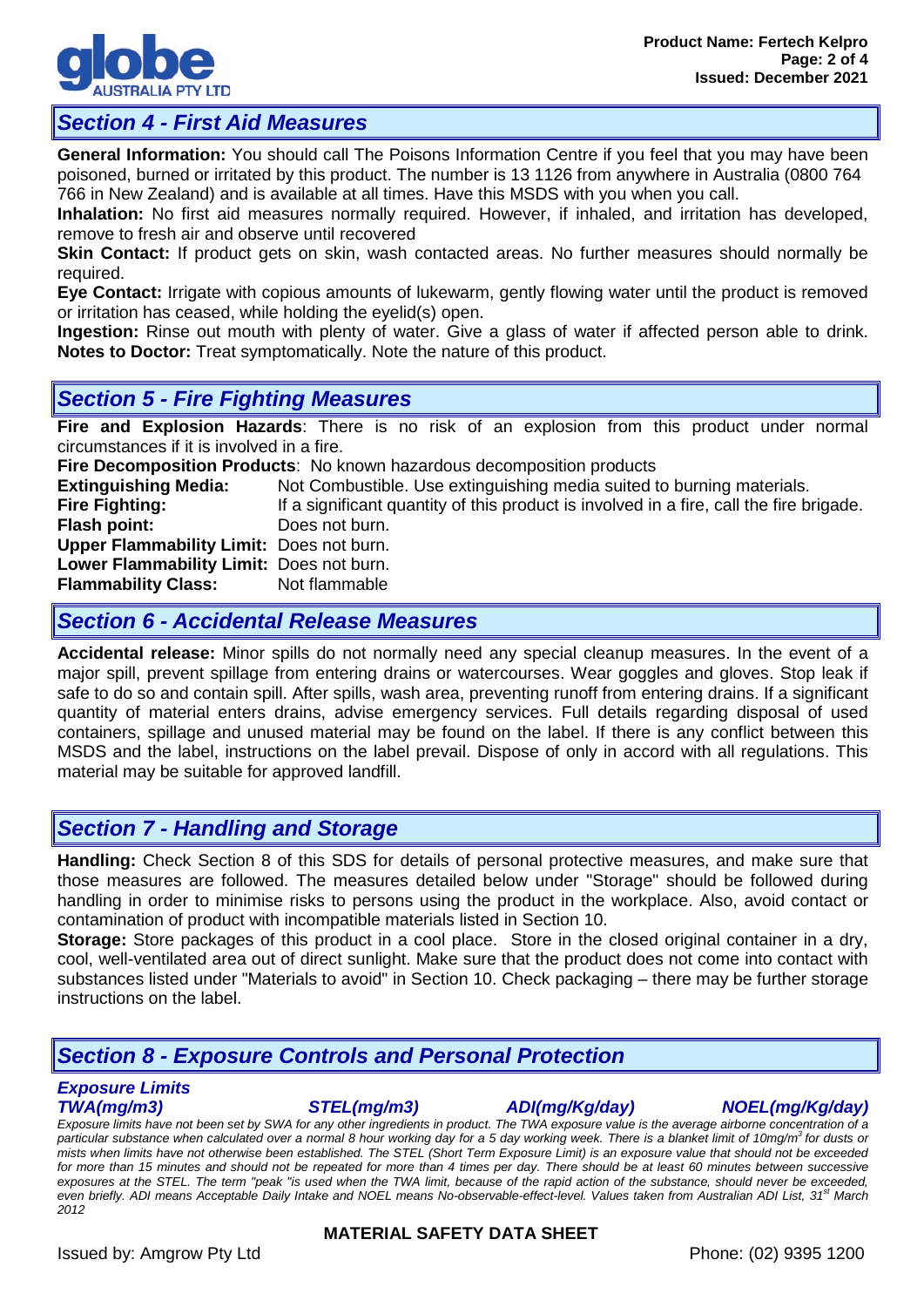

### *Personal Protection*

The following Australian Standards will provide general advice regarding safety clothing and equipment: Respiratory equipment: **AS/NZS 1715**, Protective Gloves: **AS 2161**, Industrial Clothing: **AS2919**, Industrial Eye Protection: **AS1336** and **AS/NZS 1337**, Occupational Protective Footwear: **AS/NZS2210**.

No special equipment is usually needed when occasionally handling small quantities. The following instructions are for bulk handling or where regular exposure in an occupational setting occurs without proper containment systems.

**Eye Protection:** Protective eyewear is not normally necessary when using this product. However, it is always prudent to use protective eyewear.

**Skin Protection:** Wear gloves to prevent skin contact.

**Respirator:** It is usually safe to not use a dust mask or respirator protection on account of this product. Provision of eye wash facilities and safety shower recommended.

Wash hands before eating, drinking, smoking or going to toilet, launder protective clothing before re-use.

### *Section 9 - Physical and Chemical Properties:*

| <b>Physical Description &amp; colour:</b> | Orange liquid                |
|-------------------------------------------|------------------------------|
| Odour:                                    | Seaweed odour                |
| <b>Boiling Point:</b>                     | $100^{\circ}$ C              |
| <b>Vapour Pressure:</b>                   | $<$ 1mm Hg (20 $^{\circ}$ C) |
| <b>Vapour Density:</b>                    | No data                      |
| <b>Specific Gravity:</b>                  | No data                      |
| <b>Water Solubility:</b>                  | Soluble                      |
| pH:                                       | 4.3                          |
| <b>Evaporation rate:</b>                  | ا>                           |
| <b>Volatility:</b>                        | No data.                     |

# *Section 10 - Stability and Reactivity*

**Reactivity**: This product is unlikely to react or decompose under normal storage conditions.

**Conditions to Avoid:** Store in closed original container in a dry, cool, well-ventilated area out of direct sunlight.

**Incompatibilities:** No particular incompatibilities.

**Polymerisation:** This product is unlikely to undergo polymerisation processes.

### *Section 11 - Toxicological Information*

**Target Organs:** There is no data to hand indicating any particular target organs.

*Potential Health Effects*

**Inhalation:** Vapours and mists may be irritating to mucous membranes and respiratory system **Skin Contact:** Not irritating to the skin

**Eye Contact:** Slightly irritating to eyes.

**Ingestion:** Large quantities may cause gastrointestinal irritation **Toxicity to Animals:** No data

### *Carcinogen Status:*

**ASCC:** No significant ingredient is classified as carcinogenic by ASCC **NTP:** No significant ingredient is classified as carcinogenic by NTP. **IARC:** No significant ingredient is classified as carcinogenic by IARC.

# *Section 12 - Ecological Information*

Product is seaweed based